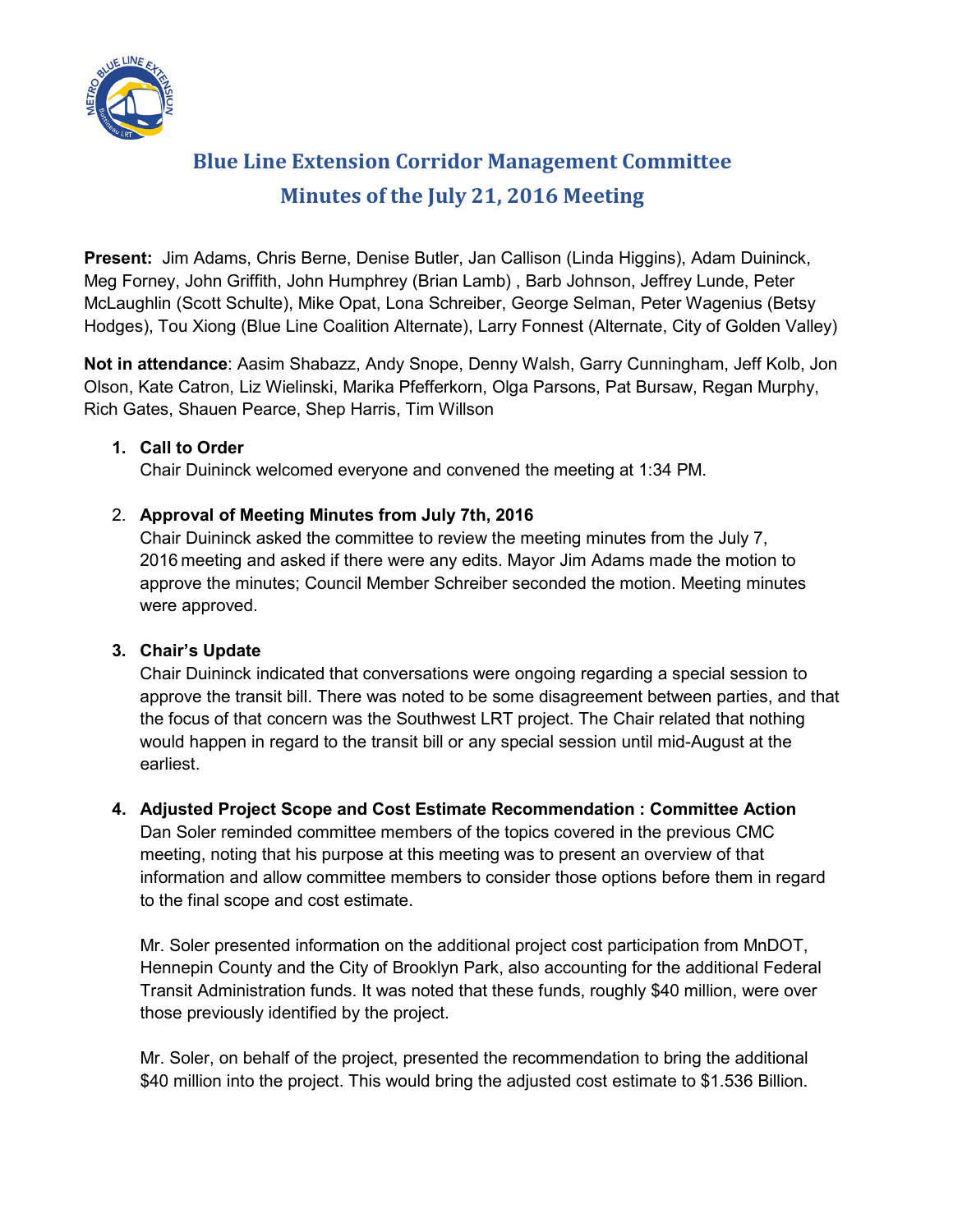

This project cost allows for a contingency of between 28-30%. This actual percentage will be dependent on what the committee agrees to bring forward as far as additional scope items. Mr. Soler also noted that discussion between the project office and the City of Crystal had taken place and that an agreement had been reached in regard to the ownership and maintenance of the Bass Lake Road Pedestrian Bridge. The agreement allowed that Metro Transit would own and operate the pedestrian bridge, assuming that the city would acquiesce to a bridge design with no elevators and would provide snow removal.

Mr. Soler noted that a draft resolution of approval was sent to CMC members prior to the meeting for their perusal. He also let the committee know that they had the ability to change those resolutions as needed.

### **CMC Resolution: Discussion/Approval**

Beginning discussion of the resolution proposed for the Blue Line Extension Project, Chair Duininck indicated that any action taken that day would go to the full Metropolitan Council for review in August.

Chair Duininck brought attention to the two items that received the most attention last meeting: Bass Lake Road pedestrian bridge and the Hiawatha OMF modifications.

Chris Bernie indicated the CAC had concerns regarding the length of time that Sochacki Park would need to be occupied, and the stipulation that other land would need to be bought to compensate for the use of the park (a 6f property) and asked if cost for the additional land was in the cost estimate. Mr. Soler responded that at this time the project believed they had identified a parcel near West Broadway and Hwy 100, which would serve as an adequate replacement. This property is under MnDOT ownership and it was believed that the project's right-of-way budget had sufficient funds to purchase an easement on the property.

Commissioner Opat proposed that the committee move to enact on the resolution which was seconded by Barb Johnson

Commissioner Opat then proposed to make an amendment that would set a total dollar amount, not to exceed \$5 million, for overhaul bay improvements at the Hiawatha OMF facility. This would be a reduction of \$4 million for this scope.

Commissioner Callison asked where the potential \$4 million in funding for Hiawatha OMF improvements would come from if the allocation is reduced. Mr. Soler noted that reduction in scope could help make up those costs and/or look to Metro Transit for additional funding.

Chair Duininck asked for a vote on the amendment, the amendment was unanimously passed and was adopted.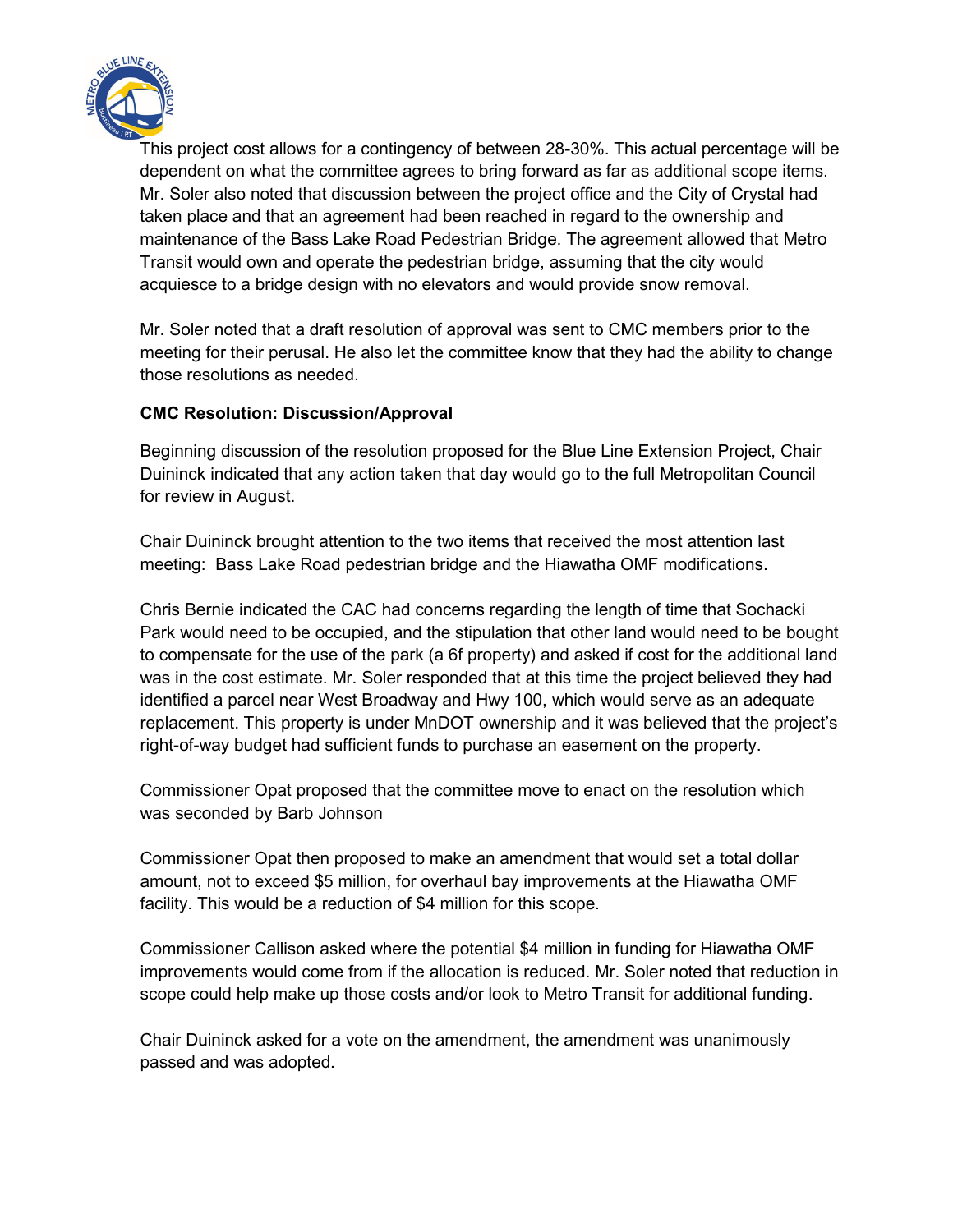

Tou Xiong of the Blue Line Coalition then spoke, asking that attention be paid to environmental justice elements in regards to the FEIS. In particular, he noted the area of  $63<sup>rd</sup>$  Ave, relating that the coalition had several concerns in regards to the area and that he encouraged the project to continue to work with the coalition and other community partners to ease reservations and address concerns.

Council Member Schreiber proposed an amendment to the resolution that the Bass Lake Road Pedestrian Bridge be taken out of the project scope. She described various safety concerns due to experiences with the Brooklyn Center transit hub, which influenced her proposal. She also noted that there was some belief that the pedestrian bridge would not be used to the extent others thought it would be.

Denise Butler of the Blue Line Coalition, agreed with Council Member Schreiber. She noted that her reservations stemmed from the lack of information on usage, and a belief that proposed at-grade improvements would be adequate to support the additional pedestrian traffic due to LRT.

Mayor Adams reminded committee members that there would be no enclosed portion of the pedestrian bridge, similar to Columbia Heights, no climate controls to attract people to loiter. He related that the Crystal police chief supported this option over the others explored. The Mayor also noted that maintenance would be easy and recalled that anticipated pedestrian traffic would be up to four times of what it was now, with addition of LRT. The fact that residents supported the bridge was also noted.

Commissioner Opat indicated that he also supported the amendment to remove the pedestrian bridge from the scope. He told committee members that Hennepin County had designs underway for significant pedestrian improvements. These improvements would be put into effect within the next two years and would include pedestrian islands and updated pedestrian crossings. The Commissioner also noted that the street the bridge would cross was a house moving route, which meant that the pedestrian bridge would have to be higher than it would otherwise. It was thought that the height would discourage people from climbing up to the bridge as opposed to crossing at grade.

Council Member Selman asked if the proposed Hennepin County pedestrian improvements would be added to the project costs, similar to those proposed for 63<sup>rd</sup>. Mr. Soler noted that they would not, as they were part of a separate Hennepin County project that will be outside of the Metro Transit Blue Line Extension Project. These improvements would also take place sooner than those at 63rd.

Mayor Adams noted that he felt the community input, regarding their concerns about safety were important to take into account, and that he would oppose an amendment to strike the pedestrian bridge from the scope.